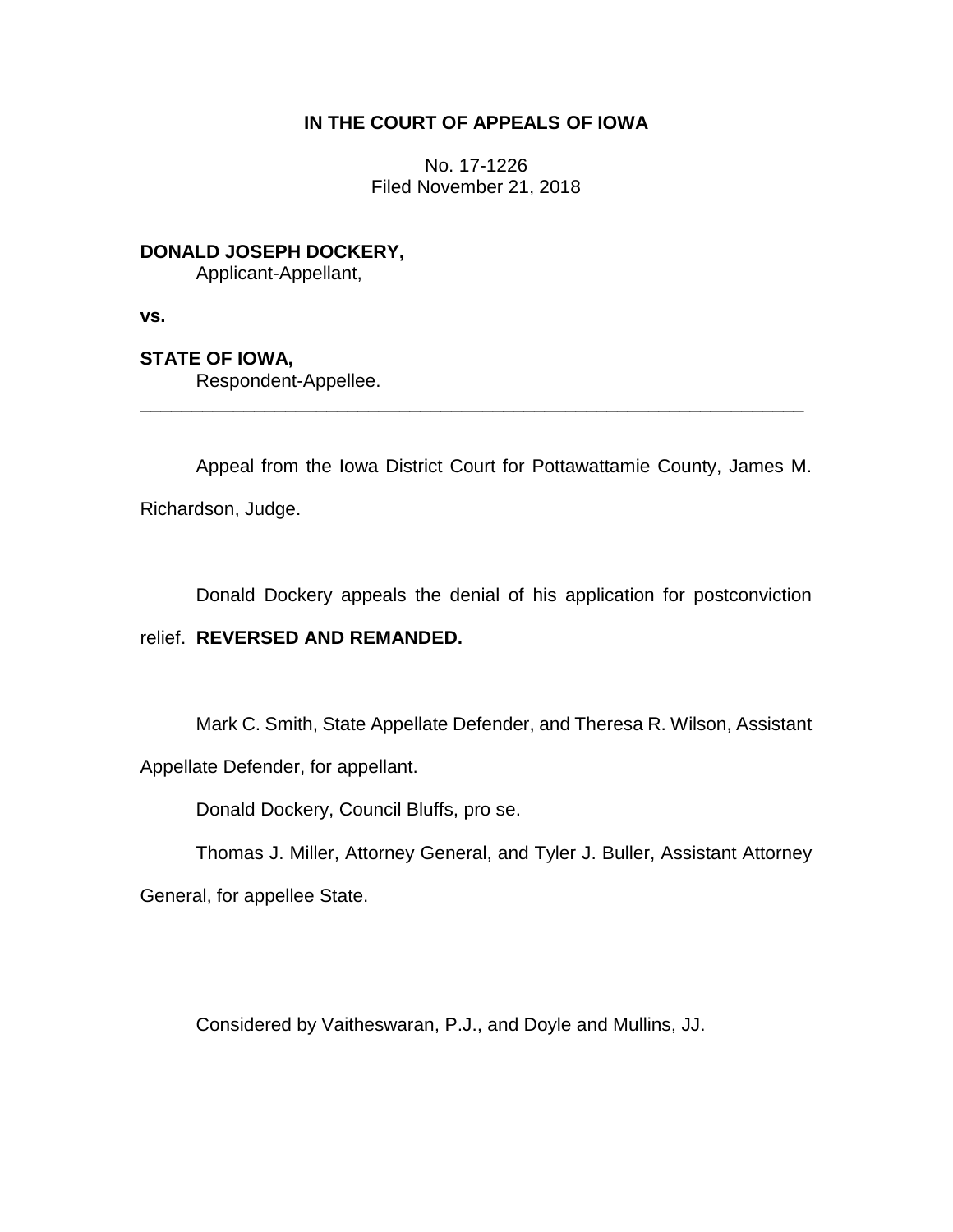### **MULLINS, Judge.**

 $\overline{a}$ 

Donald Dockery appeals the denial of his application for postconviction relief (PCR). He contends: (1) his PCR counsel rendered ineffective assistance in not raising plea counsel's failure to challenge the factual bases underlying the crimes of third-degree theft and ongoing criminal conduct and (2) the PCR court erred in denying relief on the claim that plea counsel was ineffective in failing to challenge the factual bases for another component of the theft charges. 1

## **I. Background Facts and Proceedings**

The following facts can be gleaned from the minutes of evidence. Detective Clark of the Council Bluffs Police Department received a report from an individual in the state of Washington that such individual, as consideration for "exotic car parts," wired money to Dockery via Western Union, but he never received the goods. Clark contacted Western Union and obtained documentation concerning the transaction and other transactions in which Dockery was the recipient of funds. The documentation showed the money involved in the transaction with the Washington resident was picked up at a convenience store in Iowa. Staff at the convenience store reported to Clark that Dockery frequently received Western Union funds at the store and he lived just a few blocks away. Clark tracked down

<sup>&</sup>lt;sup>1</sup> In his pro se materials, Dockery additionally contends his plea counsel was ineffective in failing to challenge jurisdiction and, because he "did not enjoy the benefit of his probation," his convictions should be vacated. Because Dockery provides us with no legal authority to support his pro se contentions, we deem them waived. *See* Iowa R. App. P. 6.903(2)(g)(3); *Ingraham v. Dairyland Mut. Ins. Co.*, 215 N.W.2d 239, 240 (Iowa 1974) (refusing to assume "a partisan role and undertake the appellant's research and advocacy"); *Kubik v. Burk*, 540 N.W.2d 60, 63 (Iowa Ct. App. 1995) ("We do not utilize a deferential standard when persons choose to represent themselves. The law does not judge by two standards, one for lawyers and another for lay persons. Rather, all are expected to act with equal competence. If lay persons choose to proceed pro se, they do so at their own risk." (citations omitted)).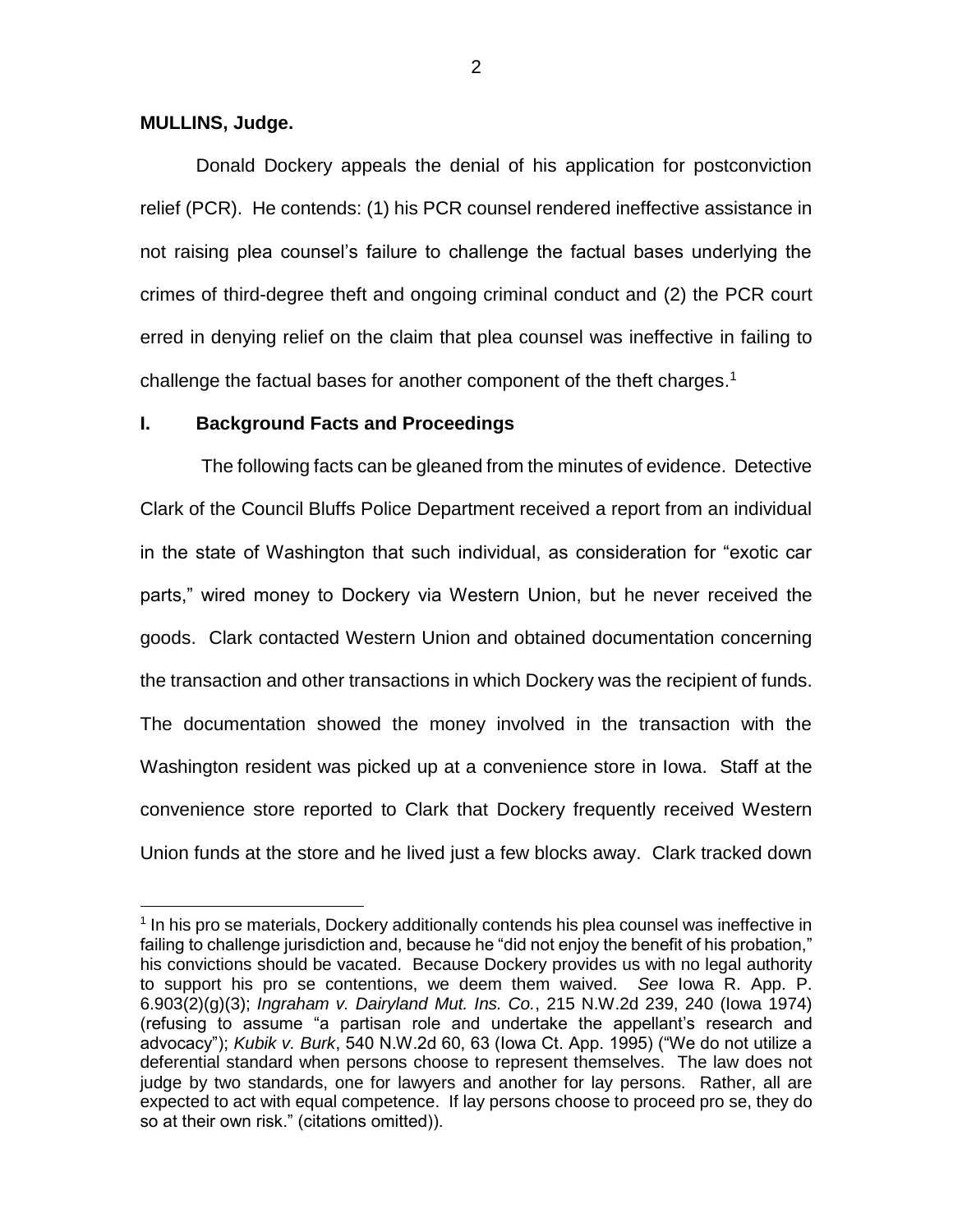Dockery and interviewed him. In the interview, Dockery admitted to "scamming people out of money" so he can survive and advised "he has a way with words and could talk anyone out of just about anything." Upon further investigation, Clark discovered, between May 5 and August 25, 2008, a total of twenty-one transactions occurred involving nineteen different individuals wiring money to Dockery, which Dockery retrieved in Iowa, in expectation of receiving car parts or sports tickets that were ultimately never received.<sup>2</sup> Clark additionally reviewed Dockery's criminal history and found "other cases of fraud." A Nebraska law enforcement agency "sent [Clark] ten separate cases involving Donald Dockery pulling the same scam back in 2002." Clark discovered Dockery "ha[d] been convicted before for this scam in Nebraska." The minutes of evidence note Dockery's prior convictions elevate each theft to theft in the third degree under Iowa Code section 714.2(3) (2008).

Dockery was charged by trial information with ongoing criminal conduct and twenty counts of third-degree theft. As to the theft charges, the trial information alleged Dockery took "possession or control of the property of another, with the intent to deprive the lawful owner thereof, while having been twice convicted before of theft." In February 2009, Dockery agreed to plead guilty to the ongoing-criminalconduct charge and five counts of third-degree theft in return for the State's recommendation that he receive consecutive suspended sentences in the amount of twenty-five years for the ongoing-criminal-conduct charge and two years for each of the theft charges and be placed in a residential correctional facility.

 $\overline{a}$ 

 $2$  Clark discovered a number of other victims and similar transactions in which the money was retrieved in Nebraska instead of Iowa.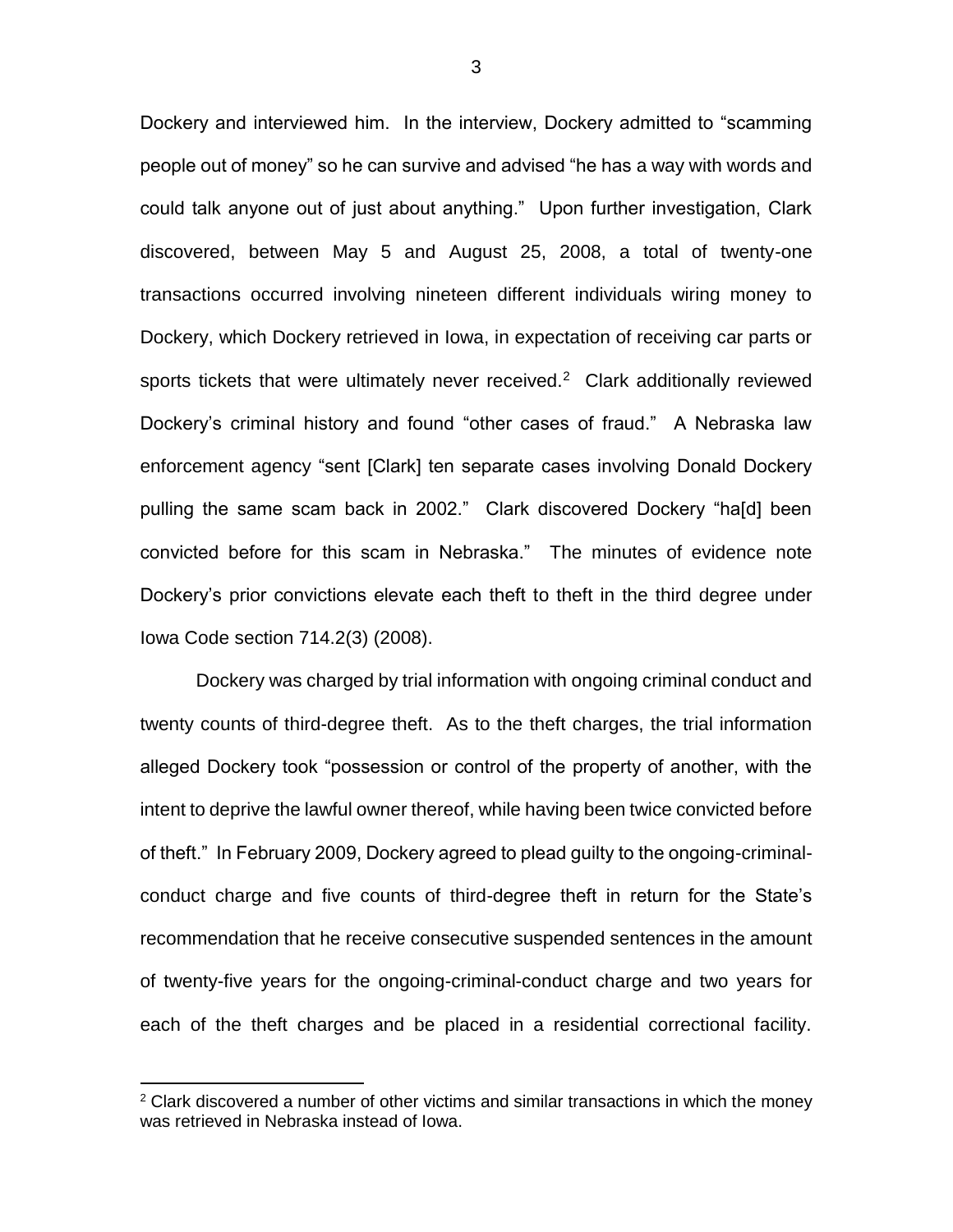Dockery stipulated the minutes of testimony contained adequate factual bases for the charges and pled guilty. The court accepted the pleas, Dockery requested immediate sentencing, and the court sentenced him in accordance with the terms of the plea agreement and placed him on probation.<sup>3</sup>

In June 2009, the district court found Dockery violated the terms of his probation, found him in contempt, and sentenced him to 180 days in jail. In March 2010, the court found Dockery again violated the terms of his probation. The district court revoked Dockery's probation and reinstated his original sentence. Dockery filed a pro se notice of appeal, which the district court treated as a PCR application. *See State v. Allen*, 402 N.W.2d 438, 441 (Iowa 1987) ("[P]robation revocation can be challenged only by application for postconviction relief and not by direct appeal."). In a later application, Dockery made claims relative to jurisdiction and extradition and additionally argued his transcripts were altered, newly discovered evidence existed, and he received ineffective assistance of counsel. This PCR action was dismissed by the district court in September 2013. Dockery appealed this ruling and additionally instituted a second PCR action while the first was pending on appeal. The district court dismissed the second action, concluding it "is not a new application" and "no new cause of action is stated or new relief requested." Dockery likewise appealed from this ruling.

In January 2016, this court reversed both dismissals and remanded both PCR matters to the district court for further proceedings. *See generally Dockery* 

 $\overline{a}$ 

4

 $3$  Although Dockery pled guilty to five counts of third-degree theft, the district court, in its written sentencing order, only entered judgment of conviction and imposed sentence as to four of the counts.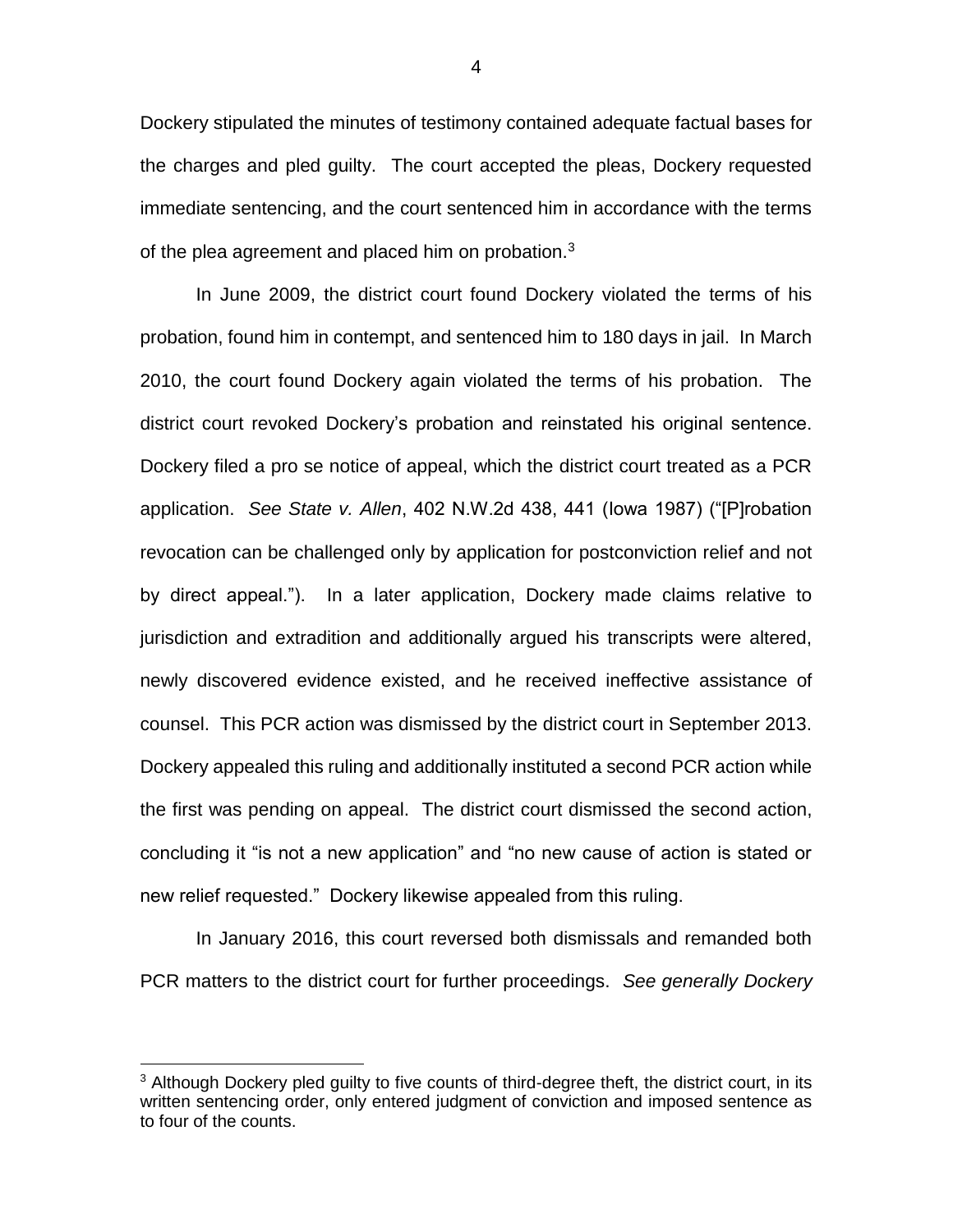*v. State*, No. 14-0101, 2016 WL 351255 (Iowa Ct. App Jan. 27, 2016); *Dockery v. State*, No. 13-2067, 2016 WL 351251 (Iowa Ct. App. Jan. 27, 2016). Following the issuance of procedendo, the district court consolidated the PCR cases. In March, Dockery filed an amended PCR application. Therein he argued his plea counsel was ineffective in failing to challenge the factual bases underlying his guilty pleas to third-degree theft and his counsel in the revocation proceedings "labored under an impermissible conflict of interest." In September, Dockery filed a pro se amendment to his application repeating his challenges to jurisdiction and extradition and his claim of newly discovered evidence. In March 2017, Dockery added additional claims that the State breached the plea agreement and he did not enjoy the benefit of probation because he was a fugitive during his probationary period. A PCR trial was held in late March, after which the district court rejected each of Dockery's claims and dismissed the PCR application. The district court denied Dockery's subsequent motions for expanded findings and relief. This appeal followed.

### **II. Standard of Review**

Dockery forwards claims of ineffectiveness of both plea and PCR counsel. We review such claims de novo. *State v. Henderson*, 908 N.W.2d 868, 874 (Iowa 2018); *see Lado v. State*, 804 N.W.2d 248, 250–51 (Iowa 2011). Dockery must establish (1) his counsel failed to perform an essential duty and (2) prejudice resulted. *Strickland v. Washington*, 466 U.S. 668, 687 (1984); *State v. Lopez*, 907 N.W.2d 112, 116 (Iowa 2018). We "may consider either the prejudice prong or breach of duty first, and failure to find either one will preclude relief." *State v.*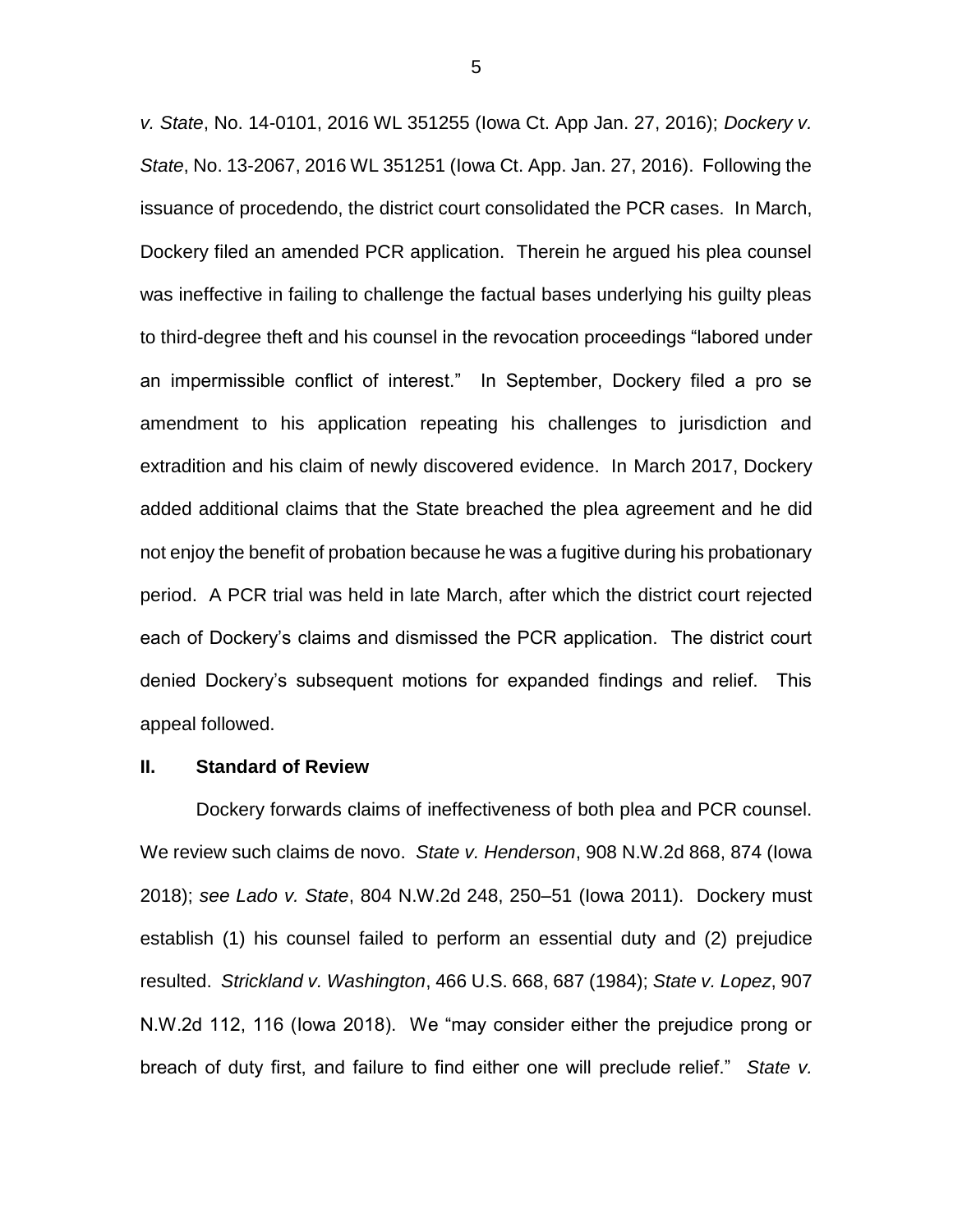*McNeal*, 897 N.W.2d 697, 703 (Iowa 2017) (quoting *State v. Lopez*, 872 N.W.2d 159, 169 (Iowa 2015)).

## **III. Analysis**

Dockery argues his PCR counsel was ineffective in not arguing plea counsel rendered ineffective assistance in failing to challenge the factual bases for Dockery's pleas as they "related to the alternative of theft that was charged." The trial information charged Dockery with a violation of Iowa Code section 714.1(1), alleging he committed "Theft in the Third degree by taking possession or control of the property of another, with the intent to deprive the lawful owner thereof, while having been twice convicted before of theft." Dockery maintains "the record at the plea proceeding did not establish thefts by taking as charged under Iowa Code section 714.1(1), but rather thefts by deception under Iowa Code section 714.1(3)" and, because he was charged with the wrong crimes, PCR counsel should have raised plea counsel's failure to challenge the factual bases for his pleas to theft by taking. The State agrees factual bases are lacking for the theft alternatives Dockery was charged with and pled guilty to, theft by taking. *See State v. Nall*, 894 N.W.2d 514, 525 (Iowa 2017). But the State implies a lack of prejudice, arguing "[t]here is no reason to think the defendant's trial strategy or decision whether to plead guilty would have changed if the State relied on the proper theft alternative."

However, the first and only inquiry in a guilty-plea ineffective-assistance situation is whether the record shows a factual basis for the plea. *State v. Schminkey*, 597 N.W.2d 785, 788 (Iowa 1999). This is because "[w]here a factual basis for a charge does not exist, and trial counsel allows the defendant to plead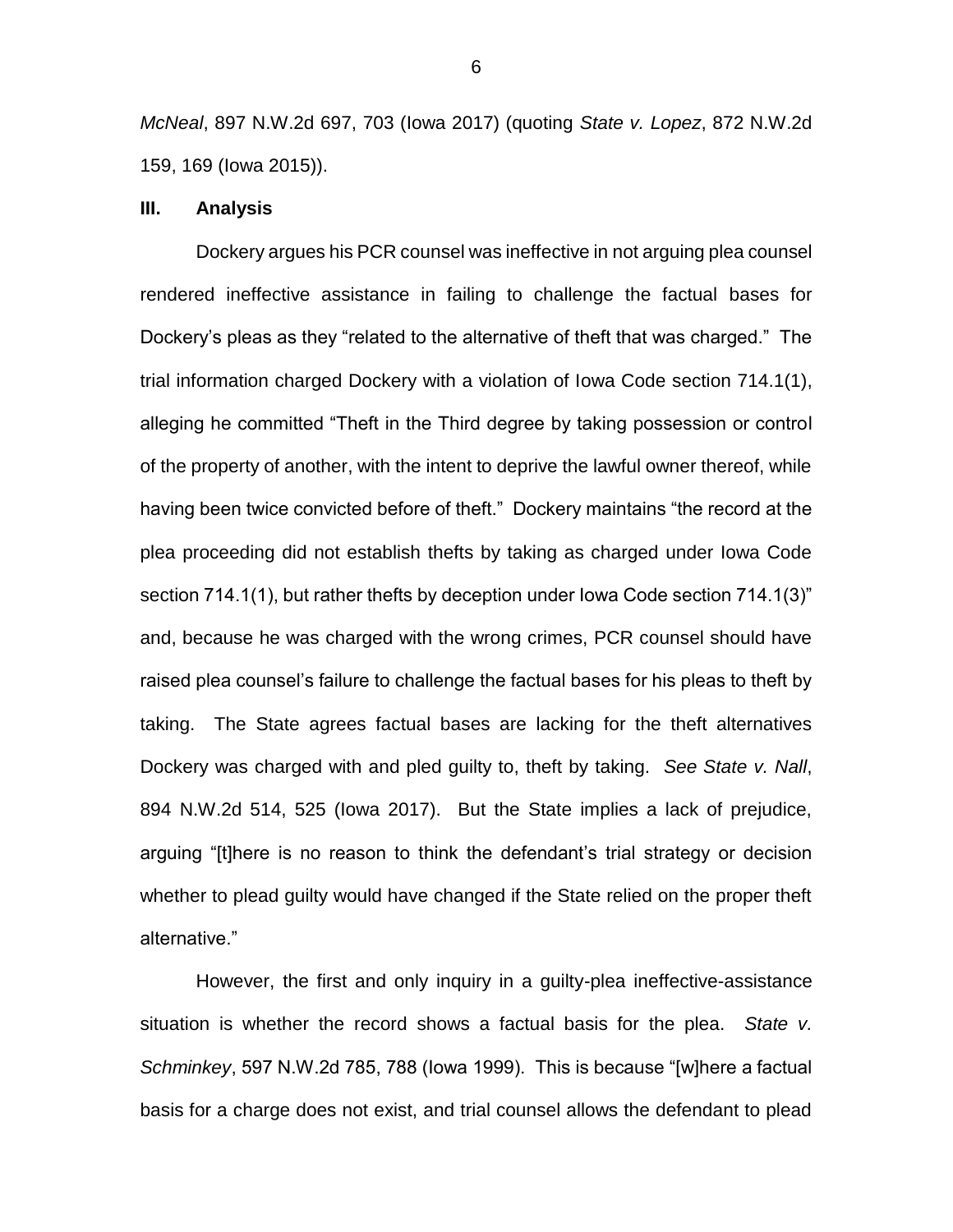guilty anyway, counsel has failed to perform an essential duty," and "[p]rejudice is inherent in such a case." *Nall*, 894 N.W.2d at 525 (citations omitted). Consequently, the State's concession that factual bases were lacking is sufficient for us to conclude plea counsel and, by extension, PCR counsel were ineffective in failing to challenge the factual bases underlying Dockery's guilty pleas to theft in the third degree.

The primary dispute in this appeal concerns the appropriate remedy. Dockery maintains he is entitled vacation of his theft convictions and dismissal of the charges. He further argues the State is not entitled to refile the theft charges because the statute of limitations contained in Iowa Code section 802.3 has expired. The State counters that it is entitled to refile charges or amend the trial information to allege the correct theft alternative.

 The crime of ongoing criminal conduct is a class "B" felony, while theft in the third degree amounts to an aggravated misdemeanor. *See* Iowa Code §§ 706A.4, 714.2(3). Section 802.3 provides that "an indictment or information for a felony or aggravated or serious misdemeanors shall be found within three years after its commission." Here, the State charged Dockery with these crimes by trial information within the statute of limitations. As discussed above, however, the information contained an error—it charged Dockery with the wrong alternative of theft. "If a defect, error, or irregularity is discovered in any . . . information which . . . causes same to be . . . reversed on appeal, a new . . . information may be found within thirty days after such action notwithstanding the time limitations enumerated in" section 802.3. *Id.* § 802.9. The United States Code contains a similar provision, *see* 18 U.S.C. § 3288, the purpose of which is to extend the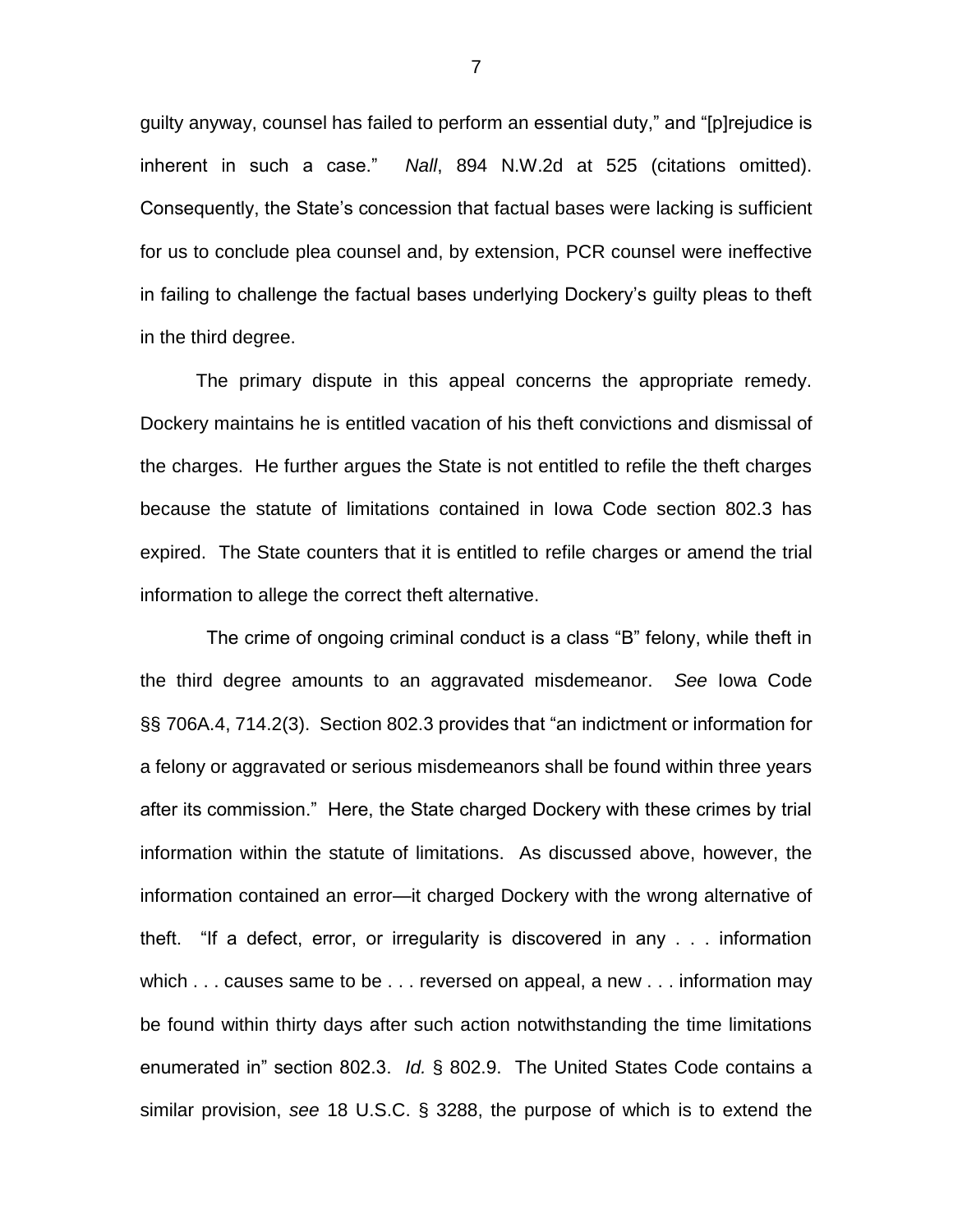statute of limitations so that a person who has been charged cannot escape criminal liability simply because a defect was discovered in the charging document too late to recharge the defendant again. $4\,$  We find section 802.9 indicates a similar intent on the part of our state legislature. Accordingly, we reject Dockery's claim the State is not entitled to refile charges because the three-year statute of limitations contained in Iowa Code section 802.3 has expired.

Here, Dockery's pleas to third-degree theft and ongoing criminal conduct were entered pursuant to a plea agreement. "The proper remedy when counsel fails to perform an essential duty by not challenging a plea for lack of factual basis when the plea is a result of a plea bargain is to invalidate the *entire plea bargain* . . . and remand the case to the district court." *State v. Allen*, 708 N.W.2d 361, 369 (Iowa 2006) (emphasis added). This includes invalidation of the guilty pleas to all charges as well as the State's agreement to dismiss other charges. *See id.* at 368–69; *see also State v. Blanchard*, No. 13-0342, 2013 WL 6405373, at \*2–3 (Iowa Ct. App. Dec. 5, 2013). "On remand, the State may reinstate any charges dismissed in contemplation of a valid plea bargain, if it so desires, and file any additional charges supportable by the available evidence." *Allen*, 708 N.W.2d at 369.

In conclusion, we find plea counsel rendered ineffective assistance in failing to challenge the factual bases underlying Dockery's guilty pleas to third-degree

 $\overline{a}$ 

<sup>4</sup> *See, e.g.*, *United States v. Durkee Famous Foods*, 306 U.S. 68, 69–71 & n.2 (1939); *United States v. Charnay*, 537 F.2d 341, 353–54 (9th Cir. 1976), *cert. denied* 429 U.S. 1000 (1976); *United States v. Macklin*, 535 F.2d 191, 193 (2d Cir. 1976); *United States v. Porth*, 426 F.2d 519, 522 (10th Cir. 1970), *cert. denied* 400 U.S. 824 (1970); *Hattaway v. United States*, 304 F.2d 5, 10 (5th Cir. 1962); *United States v. Strewl*, 162 F.2d 819, 820 (2d Cir. 1947), *cert. denied* 332 U.S. 801 (1947); *Hughes v. United States*, 114 F.2d 285, 288 (6th Cir. 1940).